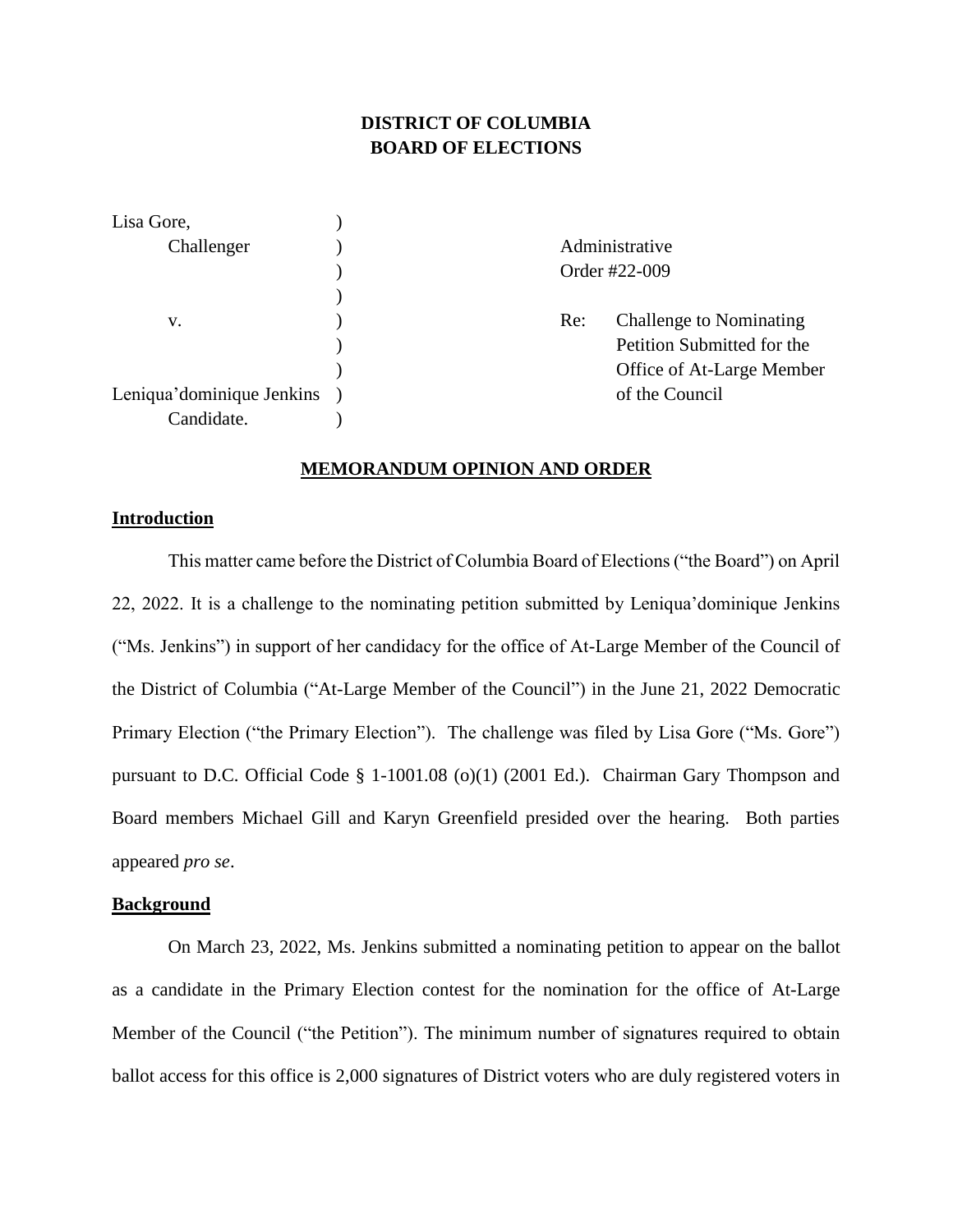the same party as the candidate. The Petition contained a total of 2,049 signatures. Pursuant to Title 3, District of Columbia Municipal Regulations (D.C.M.R.) § 1603.1, Karen F. Brooks, the Board of Elections' Registrar of Voters ("the Registrar"), accepted all 2,049 signatures for review.

On March 26, 2022, the Petition was posted for public inspection for 10 days, as required by law. On April 4, 2022, the Petition was challenged by Ms. Gore, a registered voter in the District of Columbia.

Ms. Gore filed challenges to a total of 185 signatures individually and on the grounds that the signer was not registered to vote at the address listed on the petition at the time the petition was signed; the signature was not dated; the petition did not include the address of the signer; the circulator of the petition failed to complete all required information in the circulator's affidavit; the signature was not made by the person whose signature it purported to be; and the signer was not registered to vote in the same party as the candidate at the time the petition was signed, pursuant to Title 3 D.C.M.R. § 1607.1 of the Board's regulations.

#### **Registrar's Preliminary Determination**

The Registrar's review indicated that 145 of the 185 signature challenges were valid. Specifically, the Registrar found that three were valid because the signer was not registered to vote at the address listed on the petition at the time the petition was signed; two were valid because the petition did not include the address of the signer; five were valid because the signature was not dated; one was valid because the signer was not registered to vote in the same party as the candidate at the time the petition was signed; and 134 were valid because the circulator of the petition failed to complete all required information in the circulator's affidavit. This leaves the candidate's nominating petition with 1,904 signatures, which is 96 signatures below the number required for ballot access.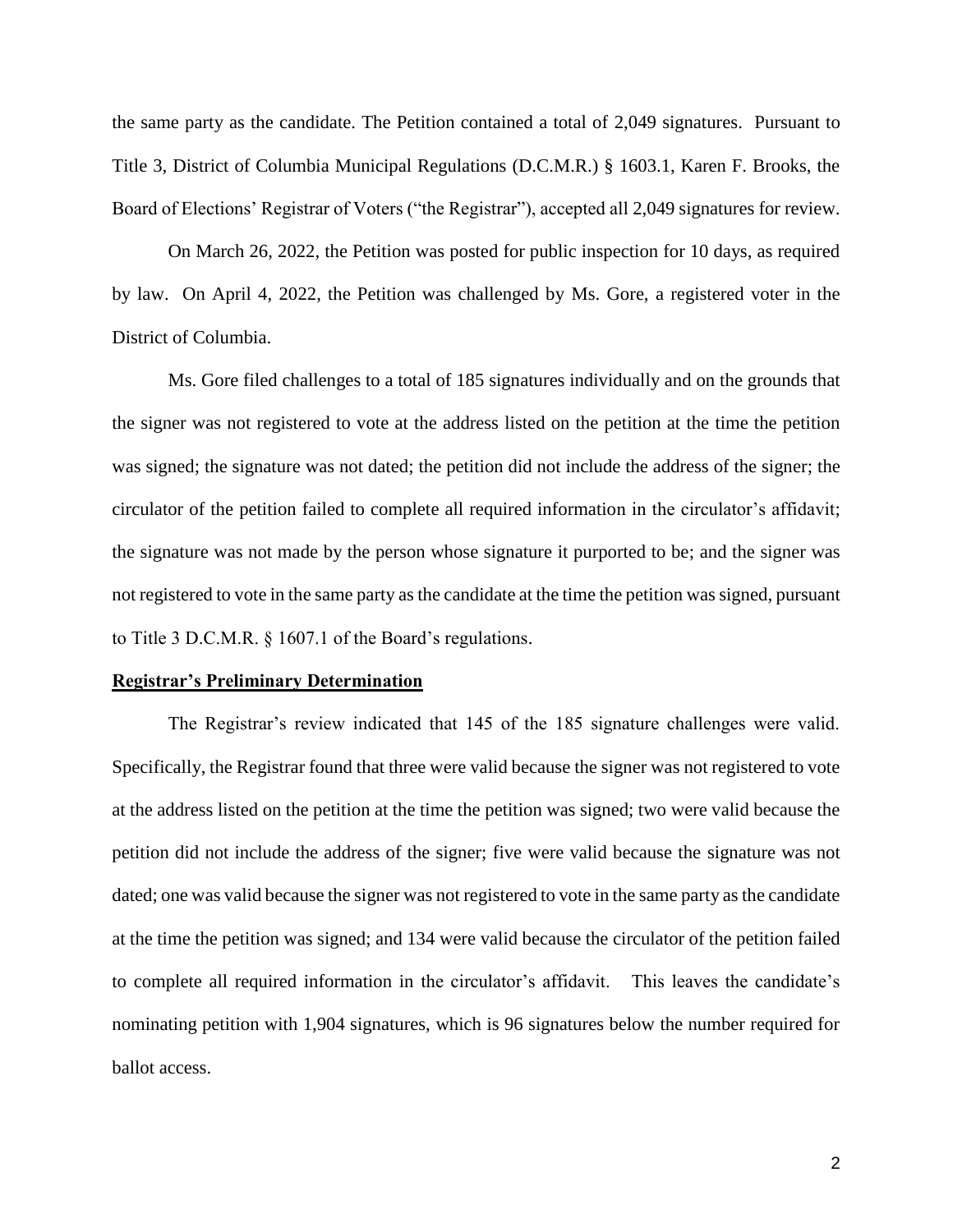# **April 19, 2022 Pre-Hearing Conference**

Pursuant to Title 3 D.C.M.R. § 415.1, the Office of the General Counsel ("OGC") convened a pre-hearing conference with both parties on Tuesday, April 19, 2022. In her findings report issued prior to the pre-hearing conference, the Registrar noted that the number of valid challenges did not leave Ms. Jenkins with the requisite number of signatures to qualify for ballot access. The Registrar also provided a Nominating Petition Challenge Information Sheet outlining her determinations with respect to the validity of each signature challenged, as well as a key code explaining the notations she used to indicate the basis for upholding or denying each challenge.

Just prior to the pre-hearing conference, Ms. Jenkins submitted additional documentation purporting to cure all of the circulator defects in her petition that were identified by Ms. Gore. The documents included six affidavits representing 25 petition pages (only two of which were notarized) from all of her circulators attesting to the clerical errors on their respective circulator affidavits, and that they were the sole circulators of specific sheets, which they listed. Most of the circulators acknowledged responsibility for multiple pages, and three took pictures showing their individual affidavits.

During the pre-hearing conference, Ms. Jenkins asked the Registrar and Board to conduct another review and consider the supplemental documentation. She and her campaign manager, Ms. De Andra Judge argued that they went to great lengths to cure all of the circulator defects identified by Ms. Gore, and believed that Grosso et al., v. Brown, Administrative Hearing 12-011A (September 13, 2012) ("Grosso") supported their request to be granted ballot access.

# **Further Registrar Review**

After the pre-hearing conference, the Registrar conducted an additional review of the challenge, along with the supplemental documentation, but did not credit the Petition with any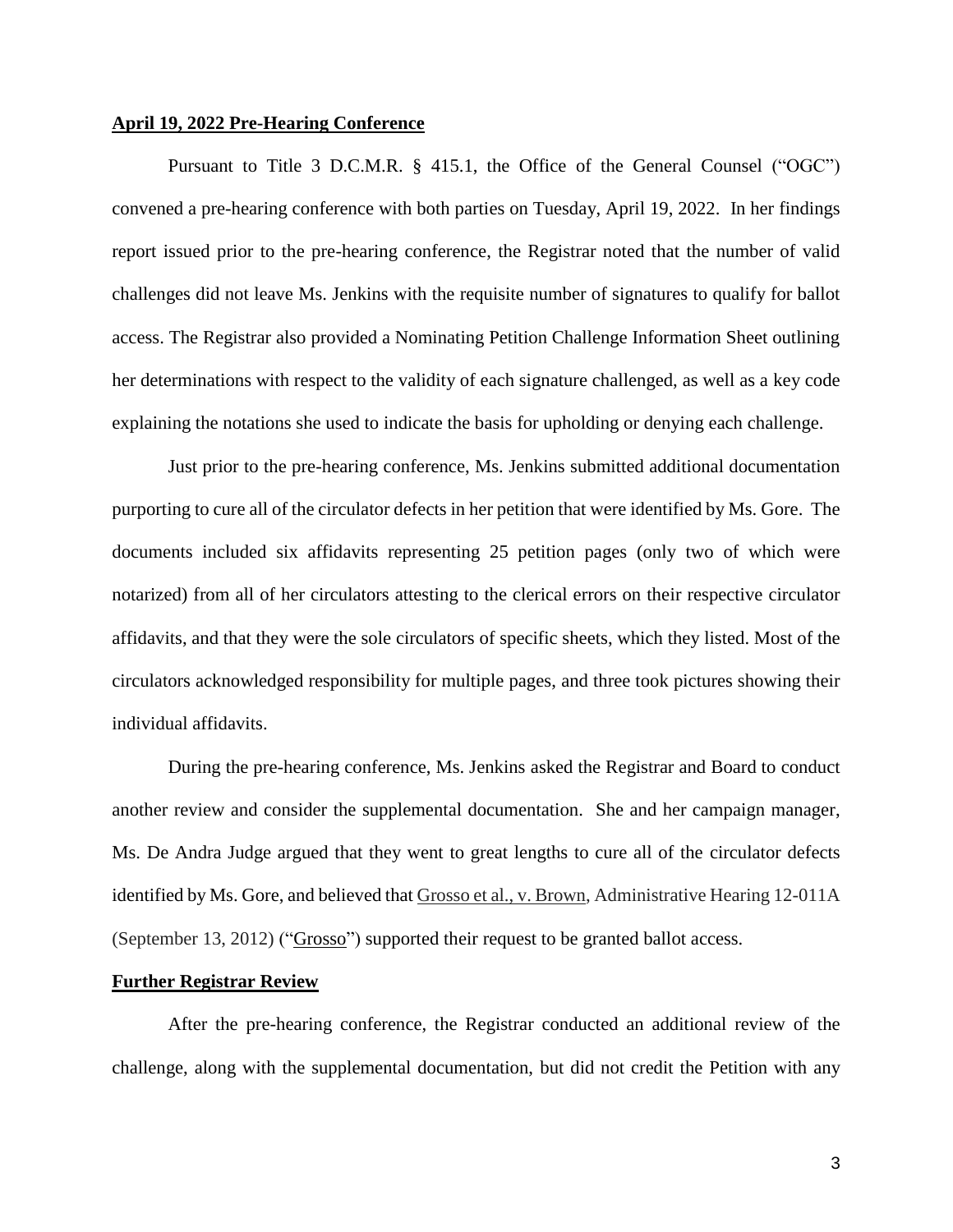additional signatures. The Registrar informed Ms. Jenkins that it was up to the Board to determine whether to credit the supplemental documentation she submitted.

# **April 22, 2022 Board Hearing**

During the Board hearing, Ms. Jenkins restated her claims that she had "cured" enough circulator affidavits to be granted ballot access. In support of her position, both she and Ms. Judge cited Grosso. In that case, candidate Michael A. Brown was running for the Democratic At-Large Member of the Council seat during the 2012 General Election. Multiple people filed challenges to his petition, including then fellow candidate David Grosso. The challenges raised in that matter included, among other things, incomplete dates on circulator affidavits, and the Board exercised its discretion to waive formal error with respect to these defects. During the hearing, Ms. Jenkins asked the Board to rule in accordance with Grosso, and waive the date-related defects in the circulator affidavits on the Petition sheets she submitted. In response, Ms. Gore asked the Board to uphold the Registrar's findings and deny Ms. Jenkins ballot access.

### **Discussion**

The Petition in this matter contains numerous sheets with either no circulator affidavit or incomplete circulator affidavits. As was noted in Grosso, the Board has a history of ruling that a failure to include a date in a circulator affidavit was fatal to inclusion of the associated petition sheet, unless evidence in the form of sworn testimony was presented that could establish and confirm the date of signing. (Id. 14). In Grosso, however, the Board was presented with a situation where dates were included, but the year was omitted. The Board expressed that, in such instances, it had generally considered such omission to be harmless error, since the Board only distributes nominating petitions to candidates in the year in which the election is held.